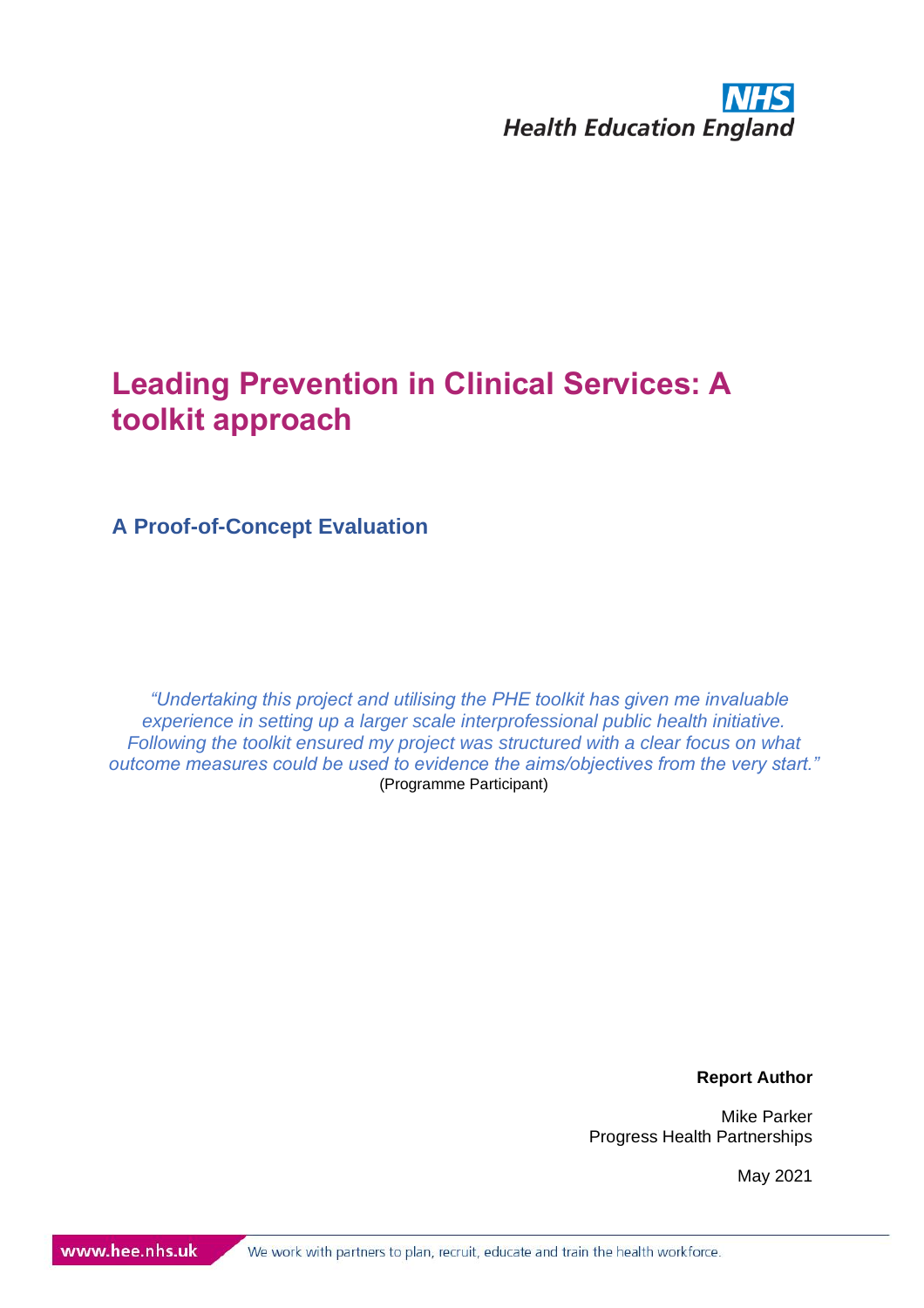# **Table of Contents**

<span id="page-1-0"></span>

| 2.1 |                                           |  |
|-----|-------------------------------------------|--|
| 2.2 |                                           |  |
| 2.3 |                                           |  |
| 2.4 |                                           |  |
| 3.0 |                                           |  |
| 3.1 |                                           |  |
| 3.2 |                                           |  |
| 3.3 |                                           |  |
| 3.4 |                                           |  |
| 3.5 |                                           |  |
| 3.6 |                                           |  |
| 4.0 |                                           |  |
| 5.0 | <b>CONCLUSIONS AND RECOMMENDATIONS 15</b> |  |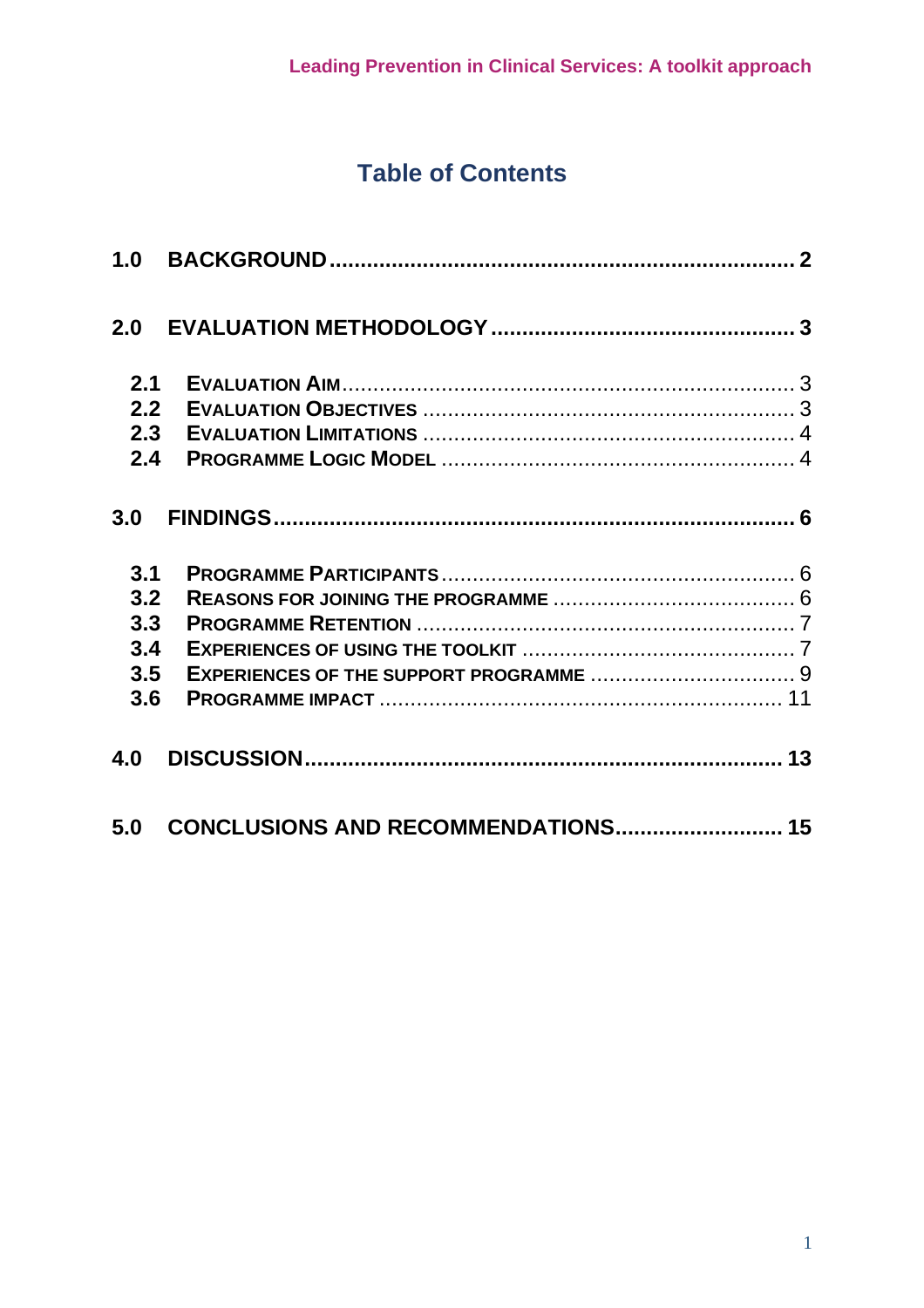## **1.0 Background**

The NHS Long Term Plan sets out new commitments to strengthen the role of NHS in the prevention of ill health and in the reduction of health inequalities. 1 It builds on the service priorities outlined in the NHS Five Year Forward View<sup>2</sup> that called for a radical upgrade in prevention and population health. Achieving this will require a shift in our healthcare system from a narrow model focusing on acute, individual patient care to one that focuses on the health and overall wellness of the broader population it serves<sup>3</sup>.

In 2019, a survey of over 200 clinical leaders highlighted that whilst eight out of ten agreed public health was a priority for them, only around a third felt confident in implementing a preventionfocused service.<sup>4</sup> This highlighted a need to support clinical leads in the delivery of public health interventions within their service. Public Health England have attempted to help address this through the development of an e-learning toolkit *'Embedding public health into clinical services.'* The toolkit was designed and integrated into Health Education England's e-learning for health portal<sup>5</sup> to support clinical leaders and service managers to guide their teams through the process of re-designing services to support prevention.

In the Autumn of 2020, Health Education England, in partnership with Public Health England, commissioned the development and delivery of a proof-of-concept pilot project, to trial the use of the toolkit in clinical settings and gain feedback from a range of health professionals. Utilising action learning sets and coaching to enable clinicians to use the toolkit to frame their own public health projects. Two cohorts were recruited one for the North West and one for the Midlands region.

The project model and delivery were led by a local public health consultancy 'Progress Health Partnerships' [\(www.progresshp.co.uk\)](http://www.progresshp.co.uk/) working alongside the Workforce Development Leads at Health Education England North West [\(alison.farrar@hee.nhs.uk\)](mailto:alison.farrar@hee.nhs.uk) and Midlands [\(sally.james@hee.nhs.uk\)](mailto:sally.james@hee.nhs.uk) and Public Health England. The support offer developed included:

- Access to a learning webinar to introduce Public Health England's 'Embedding Public [Health in Clinical Services' toolkit,](https://portal.e-lfh.org.uk/Catalogue/Index?HierarchyId=0_44698&programmeId=44698) including guidance to navigate through the 5-step process.
- Series of 4 'Action Learning Sets' across a six month period, to support participants throughout the programme
- One-to-one coaching/mentoring sessions
- Support to draft a local case study
- Follow up webinar to allow participants to share their projects collectively
- Final optional webinar on writing for publication and public health career journey from a senior public health colleague

<sup>1</sup> The NHS Long Term Plan (2019[\) https://www.longtermplan.nhs.uk/wp-content/uploads/2019/08/nhs-long-term-plan-version-1.2.pdf](https://www.longtermplan.nhs.uk/wp-content/uploads/2019/08/nhs-long-term-plan-version-1.2.pdf)

<sup>2</sup> The NHS Five Year Forward View (2014)<https://www.england.nhs.uk/publication/nhs-five-year-forward-view/>

<sup>3</sup> Cohen D, Huynh T, Sebold A, Harvey J, Neudorf C, Brown A. The population health approach: a qualitative study of conceptual and operational definitions for leaders in Canadian healthcare. SAGE Open Med. 2014;2:205031211452261.

<sup>4</sup> Survey monkey 'Developing a prevention-focused AHP service', Jan 2019.

<sup>5</sup> [https://portal.e-lfh.org.uk/Catalogue/Index?HierarchyId=0\\_44698&programmeId=44698](https://portal.e-lfh.org.uk/Catalogue/Index?HierarchyId=0_44698&programmeId=44698)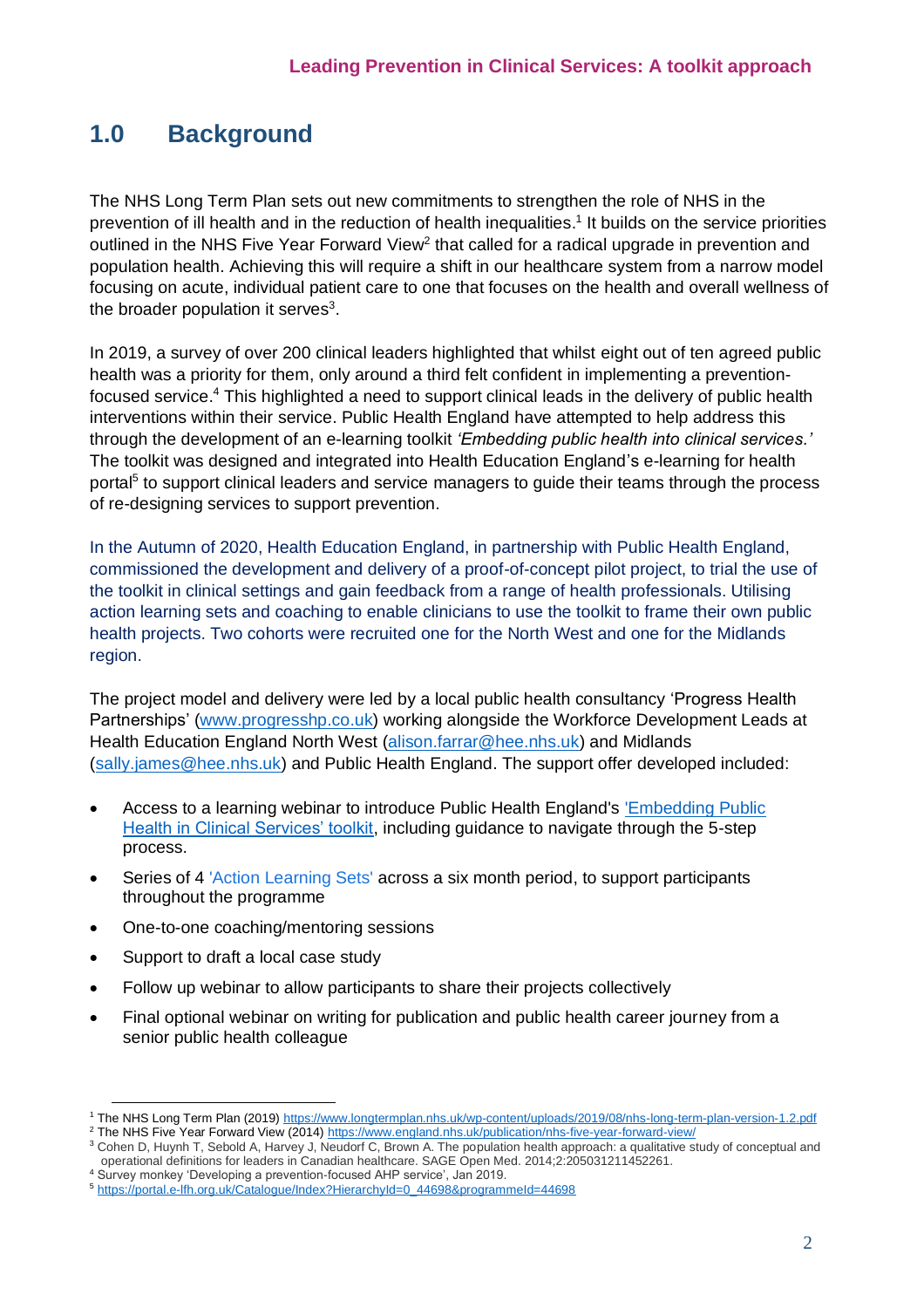Running throughout the contract was an ongoing process evaluation to assess the impact of the approach and make recommendations for on-going support options. This report outlines the main findings from the evaluation to help inform future delivery.

# <span id="page-3-0"></span>**2.0 Evaluation Methodology**

## <span id="page-3-1"></span>**2.1 Evaluation Aim**

To explore the impact of the *['Embedding Public Health into Clinical Settings'](https://portal.e-lfh.org.uk/Catalogue/Index?HierarchyId=0_44698&programmeId=44698)* toolkit and the *'Action Learning Set'* approach to support clinical leaders in project development.

## <span id="page-3-2"></span>**2.2 Evaluation Objectives**

- To explore the potential usefulness of the toolkit to clinical leaders
- To explore the effectiveness of the 'Action Learning Set' approach to delivering public health interventions in clinical settings
- To engage effectively with training participants to gather quantitative and qualitative data and explore their perceptions of the programme
- To analyse the data and draft a report with clear recommendations based on objective findings of the evaluation

The evaluation was conducted through a series of inter-linked work packages. It was agreed that no personal identifiable data would be reported in the evaluation.

## **Table 1. Methods used in the evaluation**

| <b>Work Package</b>                                             | <b>Evaluation Methods Used</b>                                                                                                                                                                                                                                                                                                                             |
|-----------------------------------------------------------------|------------------------------------------------------------------------------------------------------------------------------------------------------------------------------------------------------------------------------------------------------------------------------------------------------------------------------------------------------------|
| <b>Context setting</b>                                          | Review of background documents to the programme<br>$\bullet$<br>Meetings with Health Education England North West and Midlands and<br>$\bullet$<br><b>Public Health England</b><br>Development of programme level logic model<br>$\bullet$                                                                                                                 |
| <b>Programme</b><br>recruitment, retention,<br>and fidelity     | Assessed through registration forms and drop-outs and supported by<br>$\bullet$<br>interviews and group discussion covering issues such as: Was the<br>programme delivered in a manner as designed and intended? How well<br>were individuals and relevant organisations recruited to the programme?<br>How many participants were recruited and retained? |
| <b>Participant use of the</b><br><b>Toolkit</b>                 | Data gathered through participant on-line survey and qualitative discussion<br>$\bullet$                                                                                                                                                                                                                                                                   |
| <b>Participant Action</b><br><b>Learning Set</b><br>experiences | Development of pre and post eSurvey of participants.<br>$\bullet$<br>Qualitative data gathered rough 1:1 interviews and group discussion,<br>$\bullet$<br>exploring impacts, enablers, barriers, and future intent                                                                                                                                         |
| <b>Participant actions</b>                                      | Gathered through qualitative participant case studies<br>$\bullet$                                                                                                                                                                                                                                                                                         |
| Data analysis and<br>reporting                                  | All available quantitative data was analysed<br>$\bullet$<br>Qualitative evidence was manually coded against recurring themes.<br>٠                                                                                                                                                                                                                        |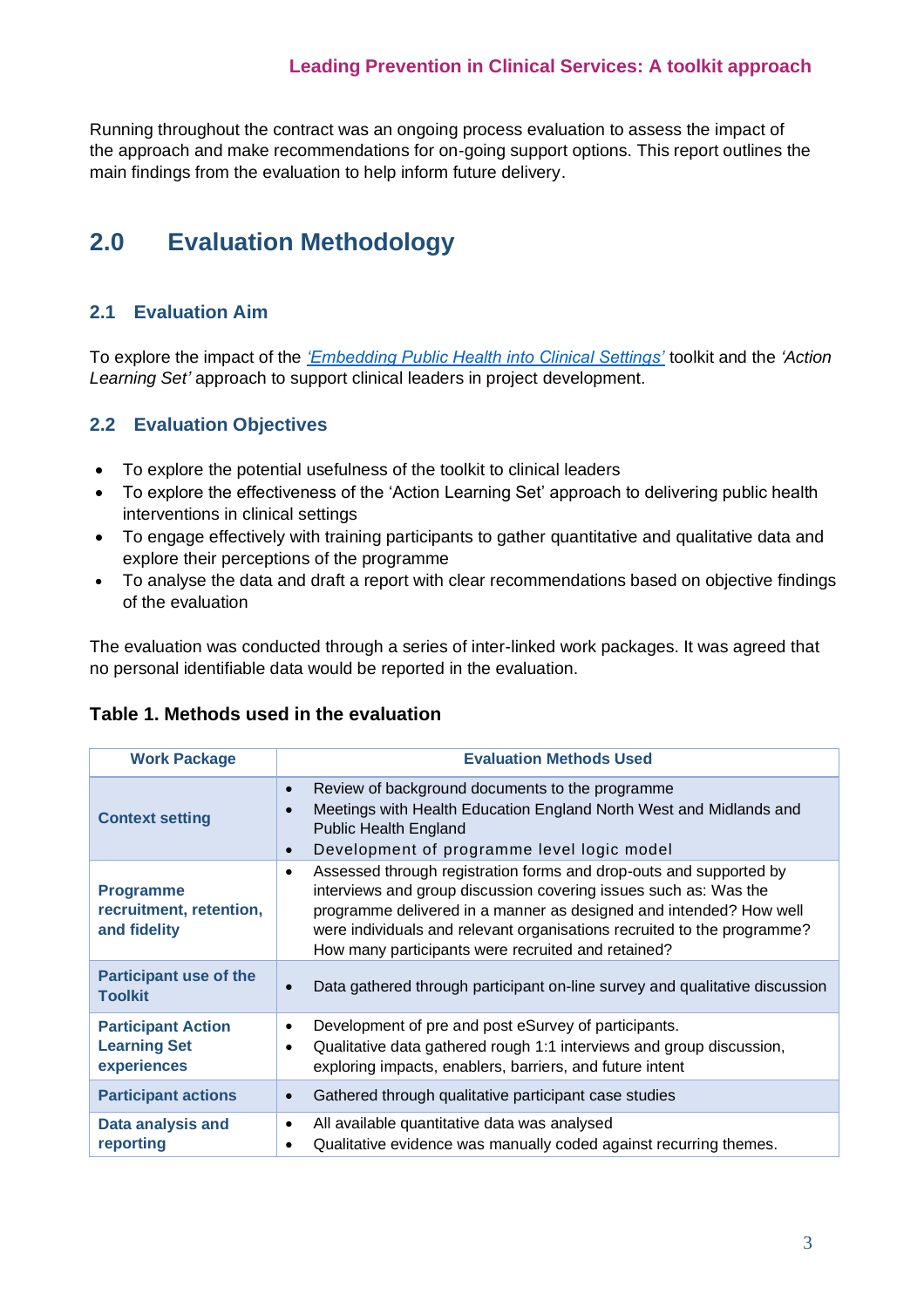## <span id="page-4-0"></span>**2.3 Evaluation Limitations**

- The programme and the evaluation were delivered during the COVID-19 pandemic. Many participants were redirected to COVID related roles which limited their involvement in the programme and subsequent evaluation.
- As a 'proof of concept' programme, the evaluation budget was limited to just 5 days in total. Whilst significantly more time was afforded to it, it should be recognised that a greater resource would have meant that the evaluation could have investigated deeper.
- The time scales for the programme (6 months) meant that there were significant limitations on implementation of project level interventions back in practice. Evaluation over a longer term would allow for more robust impact and outcome measures.
- In any evaluation like this it is challenging to find and interview people who withdrew from the programme (as they also do not tend to want to engage in the evaluation). This might lead to a positive bias.

## <span id="page-4-1"></span>**2.4 Programme Logic Model**

To support the programme planning and evaluation, we developed a programme level Logic Model (Fig. 1, overleaf). The model identified the outputs anticipated from the programme and identified a range of outcomes split into:

- **Short Term:** Change that happens immediately because of attendance on the programme. These impacts relate to cognitive change (thinking, knowledge, confidence, and intent)
- **Medium Term Outcomes:** these relate to changes in participant behaviour brought about by the cognitive impacts. Some of these are difficult to evaluate within the short lifespan of the programme
- **Long Term Outcomes:** These relate to changes such as the environment, the organisational approach, that are brought about by changes in behaviours of participants. These are totally outside the remit of this evaluation.

It was agreed that we would consider the following **output measures**: Numbers of action learning sets; numbers of participants; number of organisations; retention rates; number of hours training / learning; and number of case studies.

The following **short term outcome measures**: Increases in awareness; knowledge; confidence; intent; and motivation. Additionally, we would look to identify any **medium-term outcomes** relating to change in practice to highlight the potential for the programme.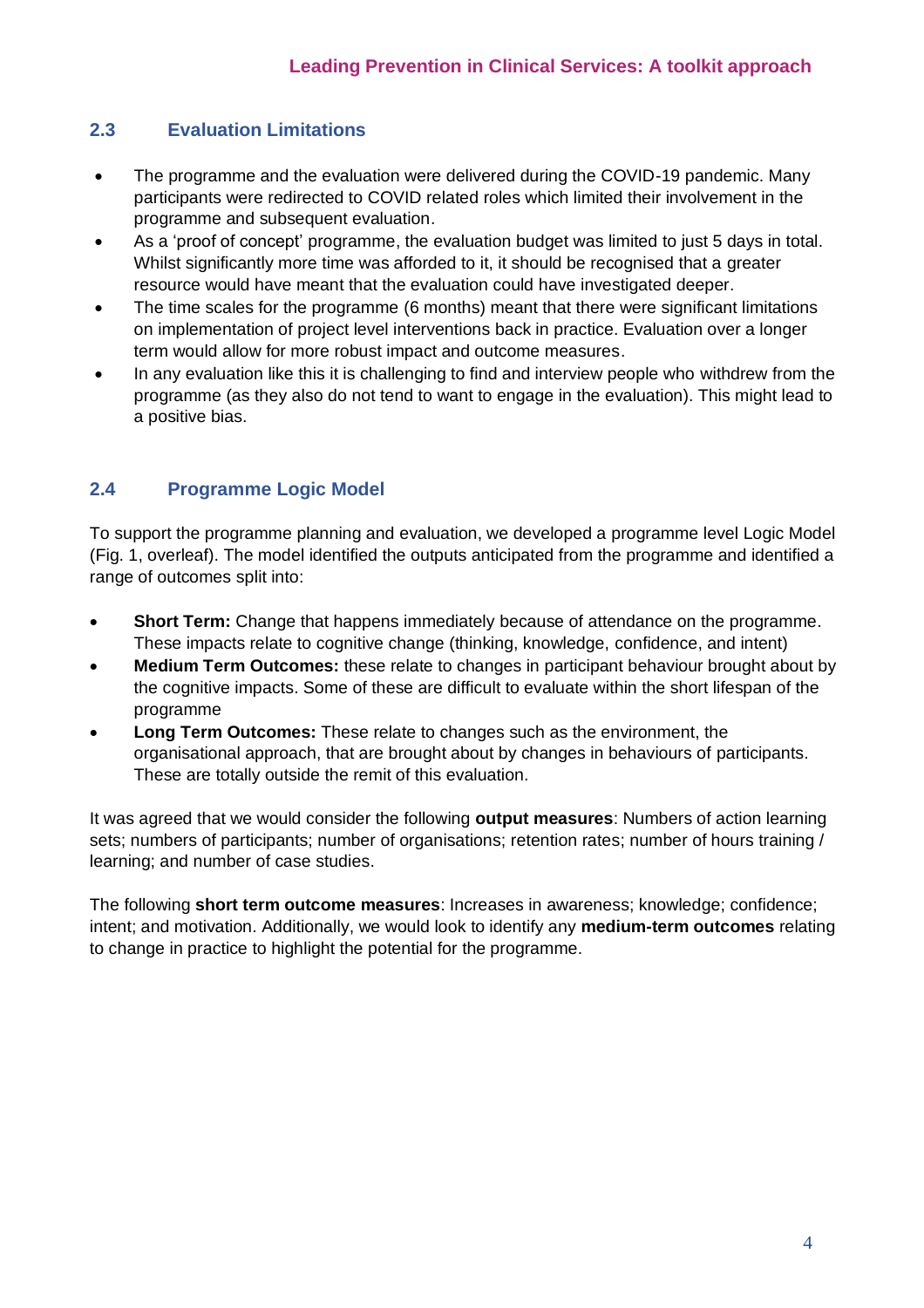## **Fig 1. Logic Model: Population Health in Clinical Settings: Action Learning Set**

|                                                                                                                                                                                                                                                                                                                                                                                                                                                                                                                                                                                                                                                                                                                                                                                                                                                                                                                                                                                                                                                                                                                                                                                                                                                                                                                                                                                                                                                 |                                                                                                                                                                                                                                                                                                                                                                                                                                                                                                                                                                                                                                                                                                                                                                                                                                                                 |                                                                                                                                                                                                                                                                                                                                                                                                                                                                                                                                                                                                                                                                                                                                                                                                                                                                                                                                                                                                                                                                                                                                          |                     |                                                                                                                                                                                                                                                                                                                                                                                                                                                                                                                                                                                                                                                                                                                                                                                            | <b>EMBEDDING PUBLIC HEALTH IN CLINICAL SETTINGS: AN ACTION LEARNING SET APPROACH</b>                                                                                                                                                                                                                                                                                                                                                                                                                                                                                                                                                                                                                                                                                                                                                                                                                                                                                                                                                                                                                                                                                 |                                       |                                                                                                                                                                                                                                                                                                                                                                                                                                                                                                                                                                                                                                                                                                                                                                                                                                                                                                                                                                                                                                                                                                                                                                                                                                                          |
|-------------------------------------------------------------------------------------------------------------------------------------------------------------------------------------------------------------------------------------------------------------------------------------------------------------------------------------------------------------------------------------------------------------------------------------------------------------------------------------------------------------------------------------------------------------------------------------------------------------------------------------------------------------------------------------------------------------------------------------------------------------------------------------------------------------------------------------------------------------------------------------------------------------------------------------------------------------------------------------------------------------------------------------------------------------------------------------------------------------------------------------------------------------------------------------------------------------------------------------------------------------------------------------------------------------------------------------------------------------------------------------------------------------------------------------------------|-----------------------------------------------------------------------------------------------------------------------------------------------------------------------------------------------------------------------------------------------------------------------------------------------------------------------------------------------------------------------------------------------------------------------------------------------------------------------------------------------------------------------------------------------------------------------------------------------------------------------------------------------------------------------------------------------------------------------------------------------------------------------------------------------------------------------------------------------------------------|------------------------------------------------------------------------------------------------------------------------------------------------------------------------------------------------------------------------------------------------------------------------------------------------------------------------------------------------------------------------------------------------------------------------------------------------------------------------------------------------------------------------------------------------------------------------------------------------------------------------------------------------------------------------------------------------------------------------------------------------------------------------------------------------------------------------------------------------------------------------------------------------------------------------------------------------------------------------------------------------------------------------------------------------------------------------------------------------------------------------------------------|---------------------|--------------------------------------------------------------------------------------------------------------------------------------------------------------------------------------------------------------------------------------------------------------------------------------------------------------------------------------------------------------------------------------------------------------------------------------------------------------------------------------------------------------------------------------------------------------------------------------------------------------------------------------------------------------------------------------------------------------------------------------------------------------------------------------------|----------------------------------------------------------------------------------------------------------------------------------------------------------------------------------------------------------------------------------------------------------------------------------------------------------------------------------------------------------------------------------------------------------------------------------------------------------------------------------------------------------------------------------------------------------------------------------------------------------------------------------------------------------------------------------------------------------------------------------------------------------------------------------------------------------------------------------------------------------------------------------------------------------------------------------------------------------------------------------------------------------------------------------------------------------------------------------------------------------------------------------------------------------------------|---------------------------------------|----------------------------------------------------------------------------------------------------------------------------------------------------------------------------------------------------------------------------------------------------------------------------------------------------------------------------------------------------------------------------------------------------------------------------------------------------------------------------------------------------------------------------------------------------------------------------------------------------------------------------------------------------------------------------------------------------------------------------------------------------------------------------------------------------------------------------------------------------------------------------------------------------------------------------------------------------------------------------------------------------------------------------------------------------------------------------------------------------------------------------------------------------------------------------------------------------------------------------------------------------------|
| <b>CONTEXT</b>                                                                                                                                                                                                                                                                                                                                                                                                                                                                                                                                                                                                                                                                                                                                                                                                                                                                                                                                                                                                                                                                                                                                                                                                                                                                                                                                                                                                                                  | <b>INPUTS</b>                                                                                                                                                                                                                                                                                                                                                                                                                                                                                                                                                                                                                                                                                                                                                                                                                                                   | <b>ACTIVITIES</b>                                                                                                                                                                                                                                                                                                                                                                                                                                                                                                                                                                                                                                                                                                                                                                                                                                                                                                                                                                                                                                                                                                                        |                     | <b>OUTPUTS</b>                                                                                                                                                                                                                                                                                                                                                                                                                                                                                                                                                                                                                                                                                                                                                                             | <b>OUTCOMES</b>                                                                                                                                                                                                                                                                                                                                                                                                                                                                                                                                                                                                                                                                                                                                                                                                                                                                                                                                                                                                                                                                                                                                                      |                                       | <b>LONG TERM</b>                                                                                                                                                                                                                                                                                                                                                                                                                                                                                                                                                                                                                                                                                                                                                                                                                                                                                                                                                                                                                                                                                                                                                                                                                                         |
| <b>Supporting national plans: The</b><br>NHS Long Term Plan sets out new<br>commitments to strengthen the role<br>of the NHS in the prevention of ill<br>health and the reduction of health<br>inequalities and builds on the service<br>priorities outlined in the NHS Five<br>Year Forward View that called for a<br>radical upgrade in prevention and<br>population health.<br>Public health in a clinical setting:<br>There are millions of opportunities<br>every day for the NHS to help<br>improve people's wellbeing beyond<br>the immediate clinical service. NHS<br>clinicians span a diverse range of<br>professionals from doctors and<br>nurses to podiatrists and dentists.<br>from physiotherapists and health<br>visitors to midwives and consultants<br>and far beyond. Each day GPs and<br>Practice Nurses see over 800,000<br>people whilst dentists see over<br>250,000 NHS patients and 1.6<br>million people visit a pharmacy.<br>Healthcare professionals, if<br>supported through skills and<br>knowledge training, are in an ideal<br>position to influence public health at<br>teachable moments in a patient's<br>life. But this requires a shift from the<br>traditional biomedical model of<br>healthcare to a system that<br>prioritises wellness.<br><b>Responding to demand: A survey</b><br>of clinical leaders (2019) highlighted<br>that:<br>• over 80% agreed that public<br>health was a priority for them | Governance<br>- Health Education<br><b>England North West</b><br><b>Health Education</b><br><b>England Midlands</b><br><b>Public Heath</b><br>England<br><b>Progress Health</b><br>Partnerships<br><b>Project Steering</b><br>Group<br><b>Finance</b><br>- Health Education<br><b>England Budget:</b><br>£10,000 per region<br><b>Programme Resources</b><br><b>Public Health</b><br><b>England toolkit</b><br>'Embedding Public<br><b>Health in Clinical</b><br>Settings'<br><b>Health Education</b><br><b>England eLearning</b><br>for Health Portal<br><b>Project planning</b><br>framework<br>Case study<br>templates<br><b>Microsoft Teams</b><br><b>Staff</b><br>- 2 x HEE Workforce<br><b>Development leads</b><br>- 1 x Programme<br>facilitator<br><b>Public Health</b><br><b>England support</b><br><b>Participants</b><br><b>Action Learning Set</b> | <b>Programme Management</b><br>• Coordination and<br>management of<br>programme including:<br>- participant recruitment and<br>registration<br>stakeholder engagement<br>programme methodology<br>evaluation methodology<br>development of supporting<br>resources<br>Delivery of quantitative<br>and qualitative evaluation<br>methods<br>4 x Action Learning Sets<br>- 1 x 'Inspiring public health<br>leaders of the future' and<br>'publishing academic<br>papers' session<br>Ad hoc one-to-one support<br>for all participants<br><b>Centralised Support</b><br><b>Development of Embedding</b><br><b>Public Health in Clinical</b><br><b>Services Toolkit</b><br>Access to the eLearning for<br><b>Health Portal</b><br><b>Delivery of monthly Steering</b><br><b>Group Meetings</b><br>Ad Hoc support and quality<br>control of programme<br>delivery<br>Development of a sharing<br>platform for group<br>participants "The K-Hub"<br><b>Participant activities</b><br>Attendance at 5 formal<br>group sessions (approx. 2<br>hours per session)<br>Development of project plan<br>for delivery within their<br>clinical setting | <b>LEADING</b><br>ಕ | Governance<br><b>Finalised governance</b><br>model<br><b>Finalised delivery model</b><br>Monthly monitoring data<br>progress reports<br>- # Hours spend on<br>programme governance<br>Final evaluation report<br><b>Programme Management</b><br>- # and type resources<br>developed<br>- # internal and external<br>meetings<br>- # Group sessions<br>delivered<br>- #1:1 support session<br>delivered<br>- # Evaluation activities<br>delivered<br><b>Participants</b><br>- # Participants expressing<br>interest<br>- # Participants enrolled<br>- # Participants by clinical role<br># Participants by<br>organisation<br># Participants by geographic<br>area<br># Guided hours of learning<br># Self-guided hours of<br>learning<br># Projects undertaken<br># Case studies completed | <b>SHORT TERM (Cognitive)</b><br>Participants demonstrate<br>improved knowledge of public<br>health in clinical settings<br>Participants have increased<br>awareness of opportunity for<br>promoting health and wellbeing<br>in the clinical setting<br>Organisations delivering clinical<br>services are supportive of public<br>health intervention<br>Participants demonstrate<br>improved confidence, in the<br>area of public health and<br>wellbeing<br>Participants can understand the<br>programme planning process<br>utilised in the PHE Toolkit<br>Participants are motivated and<br>intend to support public health<br>intervention within their setting<br><b>MEDIUM TERM (Behaviour)</b><br>Participants implement and<br>monitor public health<br>programmes in clinical settings<br>Participants continue to utilise<br>the PHE Toolkit<br>Participants build relationships<br>with public health colleagues<br><b>Participants identify</b><br>opportunities to engage patients<br>in healthier lifestyle intervention.<br><b>Making Every Contact Count.</b><br>Participant's champion public<br>health opportunities within their<br>organisation | <b>CONTRIBUTING</b><br><b>TOWARDS</b> | <b>Supportive conditions for</b><br>promoting public health in<br>clinical settings<br><b>Creation of a sustained</b><br>$\Rightarrow$<br>legacy of public health<br>promoting clinical settings<br><b>Creation of a sustained</b><br>$\Rightarrow$<br>legacy of skilled clinicians<br>in promoting public health<br><b>interventions</b><br>$\Rightarrow$ Clinical teams<br>empowered to support,<br>shape, and contribute to<br>their roles in promoting<br>public health<br>$\Rightarrow$ A culture of multi sector<br>working to utilise a clinical<br>setting to support<br>healthier behaviours<br>$\Rightarrow$ The NHS system utilises<br>the millions of<br>opportunities each day -<br>the teachable moments -<br>to support the public in<br>wider health and<br>wellbeing<br><b>Improved health and</b><br>wellbeing of the population<br>$\Rightarrow$ Whole system approach<br>to public health and<br>wellbeing leads to<br>healthier populations<br><b>Patients receive</b><br>$\Rightarrow$<br>appropriate and timely<br>health and wellbeing<br>support<br><b>Greater equality in</b><br>$\Rightarrow$<br>healthy life expectancy<br>between poorest and<br>wealthiest areas<br><b>Reduced health</b><br>$\Rightarrow$<br>inequalities |
| only 35% felt confident in<br>implementing a prevention                                                                                                                                                                                                                                                                                                                                                                                                                                                                                                                                                                                                                                                                                                                                                                                                                                                                                                                                                                                                                                                                                                                                                                                                                                                                                                                                                                                         | participants from the<br><b>North West Region</b>                                                                                                                                                                                                                                                                                                                                                                                                                                                                                                                                                                                                                                                                                                                                                                                                               | Utilising the 5-step Toolkit in<br>project planning                                                                                                                                                                                                                                                                                                                                                                                                                                                                                                                                                                                                                                                                                                                                                                                                                                                                                                                                                                                                                                                                                      |                     |                                                                                                                                                                                                                                                                                                                                                                                                                                                                                                                                                                                                                                                                                                                                                                                            |                                                                                                                                                                                                                                                                                                                                                                                                                                                                                                                                                                                                                                                                                                                                                                                                                                                                                                                                                                                                                                                                                                                                                                      |                                       |                                                                                                                                                                                                                                                                                                                                                                                                                                                                                                                                                                                                                                                                                                                                                                                                                                                                                                                                                                                                                                                                                                                                                                                                                                                          |
| focused service.<br>95% said that resources to help<br>them develop prevention<br>focused services where required                                                                                                                                                                                                                                                                                                                                                                                                                                                                                                                                                                                                                                                                                                                                                                                                                                                                                                                                                                                                                                                                                                                                                                                                                                                                                                                               | <b>Action Learning Set</b><br>participants from<br><b>Midlands region</b>                                                                                                                                                                                                                                                                                                                                                                                                                                                                                                                                                                                                                                                                                                                                                                                       | Development of a case<br>study and presentation of<br>findings                                                                                                                                                                                                                                                                                                                                                                                                                                                                                                                                                                                                                                                                                                                                                                                                                                                                                                                                                                                                                                                                           |                     | There is demand for utilising the programme from within clinical services<br>organisations and must engage with and utilise other local services                                                                                                                                                                                                                                                                                                                                                                                                                                                                                                                                                                                                                                           | <b>EXTERNAL FACTORS AND INFLUENCERS</b><br>The programme cannot achieve these outcomes without working in partnership with a wide range of local, regional and national<br>The programme requires sustained investment from multiple sources to maximise the impact of the scheme<br>COVID-19 has placed unprecedented pressures on the NHS system, the longer-term impacts of this are yet to be understood                                                                                                                                                                                                                                                                                                                                                                                                                                                                                                                                                                                                                                                                                                                                                         |                                       |                                                                                                                                                                                                                                                                                                                                                                                                                                                                                                                                                                                                                                                                                                                                                                                                                                                                                                                                                                                                                                                                                                                                                                                                                                                          |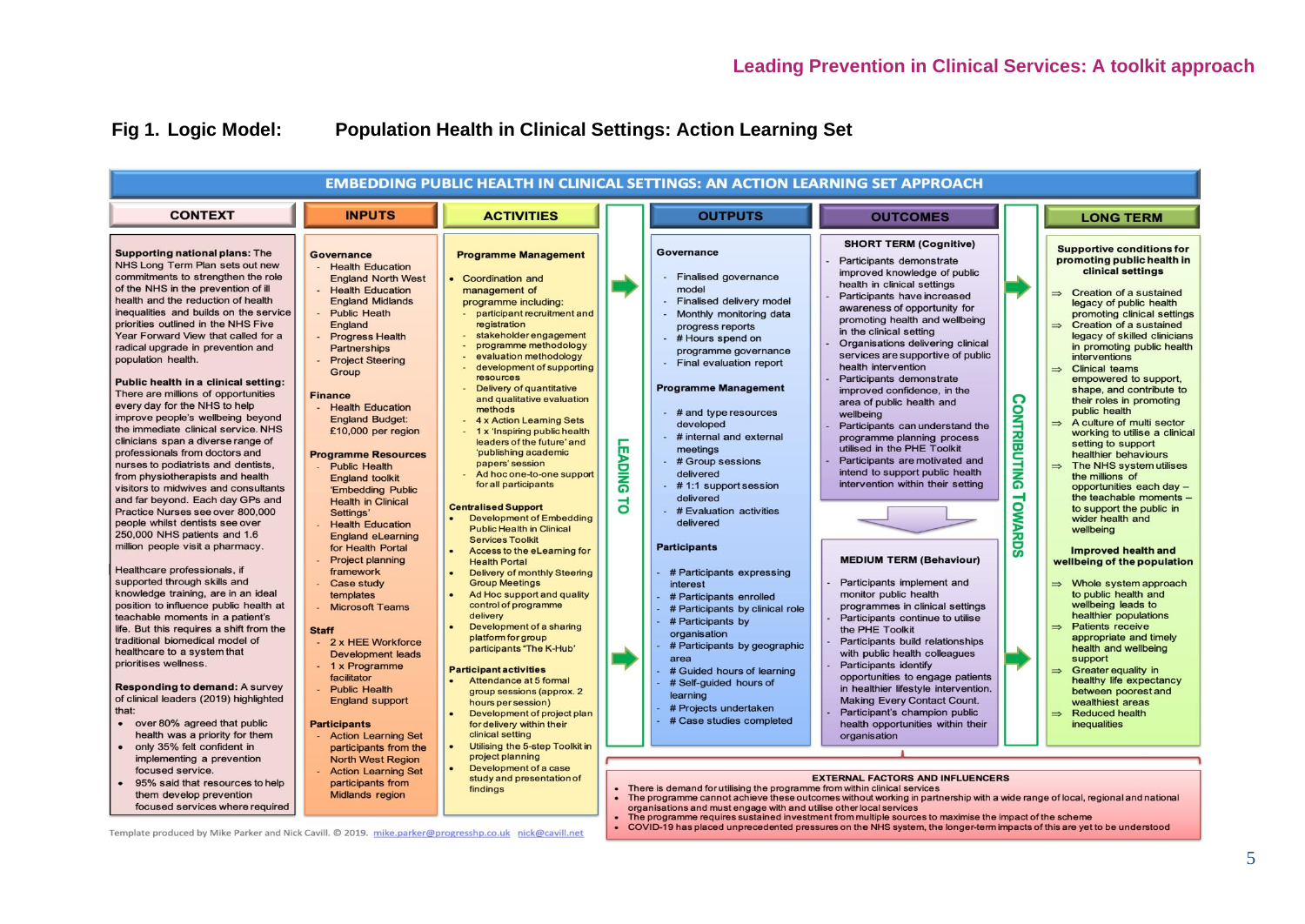# <span id="page-6-0"></span>**3.0 Findings**

## <span id="page-6-1"></span>**3.1 Programme Participants**

Clinical staff were recruited onto the programme through an 'Expression of Interest' form distributed through the Health Education England networks in the North West (NW) and Midlands (Mids.) region. The programme anticipated recruiting 20 participants, 10 from each region.

Programme demand exceeded initial expectations, especially given that recruitment was in the middle of the COVID-19 pandemic when the NHS system was under significant strain. Demand was greater than the resource available, demonstrating a willingness by NHS clinicians to embrace public health within their practice. Following a two-week recruitment period, the programme had received 35 Expressions of Interest (17 NW, 18 Mids.) and a decision was taken to accept all 35 participants onto the programme. Two participants did not progress their interest meaning 33 participants enrolled onto the programme. A further 20 participants expressed an interest but did not meet the deadline for submission. These participants were retained on a 'reserve list'.

Participants represented 22 different organisations across primary, secondary, and tertiary care. Job titles ranged from Speciality Doctors to Advanced Nurse Practitioners, from Matrons to Pharmacists, from Podiatrists to Dieticians and from Consultants to Speech and Language Therapists and more. This highlighted the breadth of clinical services with an interest in public health, again exceeding original expectations. For a full list of participating organisations and participant job titles see Appendix 1.

## <span id="page-6-2"></span>**3.2 Reasons for joining the programme**

At the outset, participants were asked about their primary reasons for joining the programme. To support their personal CPD, to improve their confidence in speaking to patients about public health and to gain internal support for an existing idea were the most highly ranked reasons for enrolment.



## **Fig 2: Reasons for enrolling on the programme**

*"I want to learn more regarding public health and engaging with patients."*

*"It will allow me to develop a new skill set and allow me to incorporate PH into my pharmacy practice."*

*"I want help to build my project at my place of work, to help us assess our patient population and deliver brief and effective interventions to promote better lifestyles for the same group."*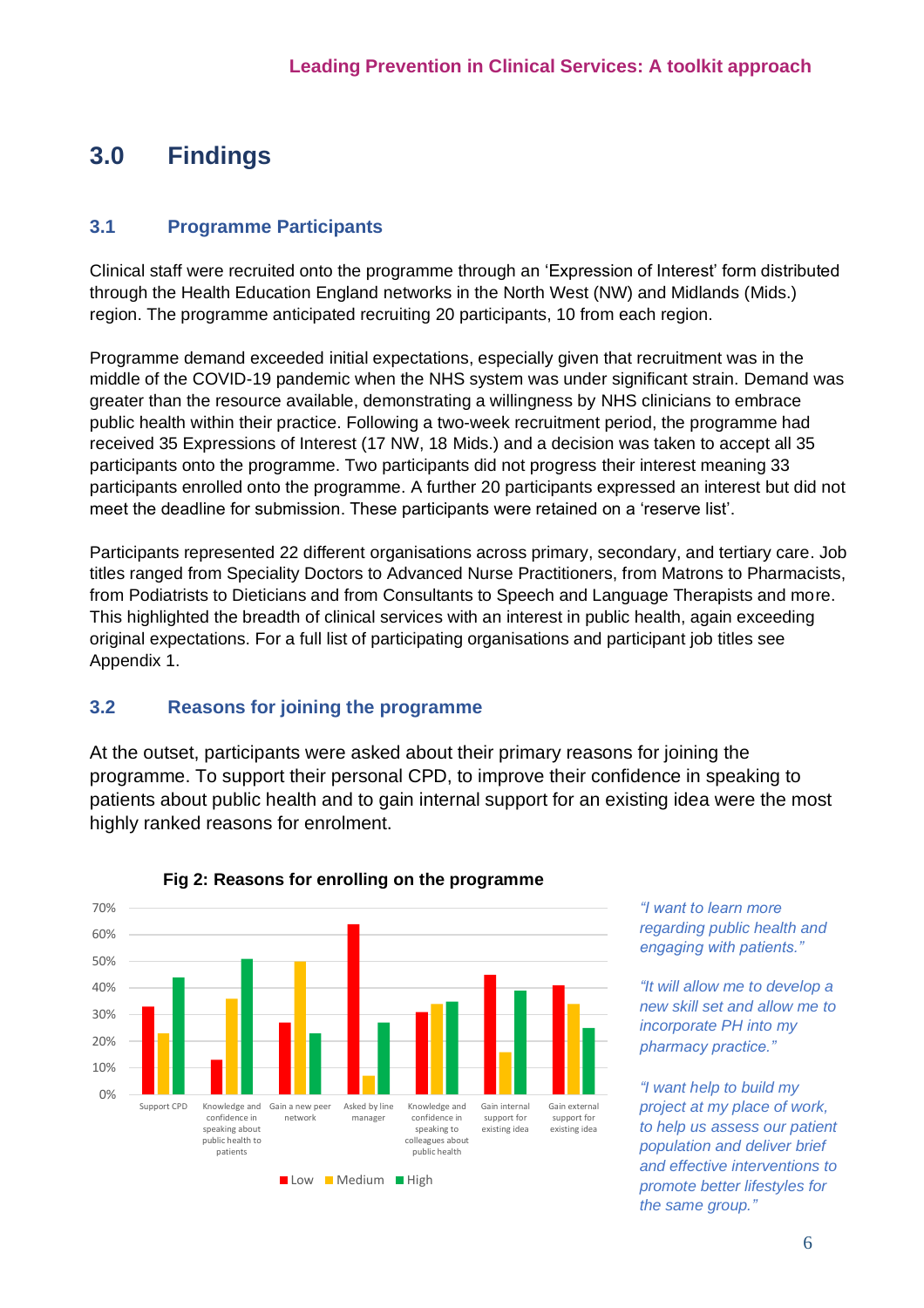## <span id="page-7-0"></span>**3.3 Programme Retention**

Of the 33 participants starting on the programme 23 went onto to complete, a retention rate of 70%.



#### **Figure 3: Participant retention**

There were two primary reasons for programme withdrawal. Of the 13 withdrawals, seven withdrew due to changing roles related to COVID-19 activities, whilst three withdrew due to lack of time within their existing role. One participant changed employer and two participants did not state a reason for withdrawal.

*"We currently do not have the capacity to be able to fulfil the project to the level that we would wish. The time constraints we are currently under and the goals/commitments that we have for the coming year mean that this just isn't currently feasible for us."*

*"Due to Covid redeployment it has meant that I was unable to commence my project within the timescales of the programme. I would have liked an opportunity to be able to extend this."*

## <span id="page-7-1"></span>**3.4 Experiences of using the toolkit**

Eight out of ten participants had never heard of the toolkit before enrolling onto the programme whilst just two participants had already used the toolkit within their work.

During the first month of the programme, 82% of participants had looked at the toolkit in detail and 40% of participants had used it within their project planning. Of participants completing the programme, 100% had used the toolkit of which 87% rated the toolkit as good (47%) or excellent (40%) the remaining 13% rated it as sufficient.



#### **Fig 4: Has the toolkit informed project planning?**

40% of participants reported that the toolkit had significantly or completely informed their project planning. Whilst 18% said it had only informed planning to a small extent.

*"The toolkit had lots of useful links and further reading on public health priorities which I think has increased my knowledge and understanding greatly."*

*"The PHE toolkit is slightly bulky and, in my opinion, is trying to provide a little too much information. Much of the text is not concise enough."*

*"It has helped me look at local service needs and gather more local data than I previously would have known how to. I plan to use it more in my project planning when I have the chance to and as the project progressesit is definitely a useful tool."*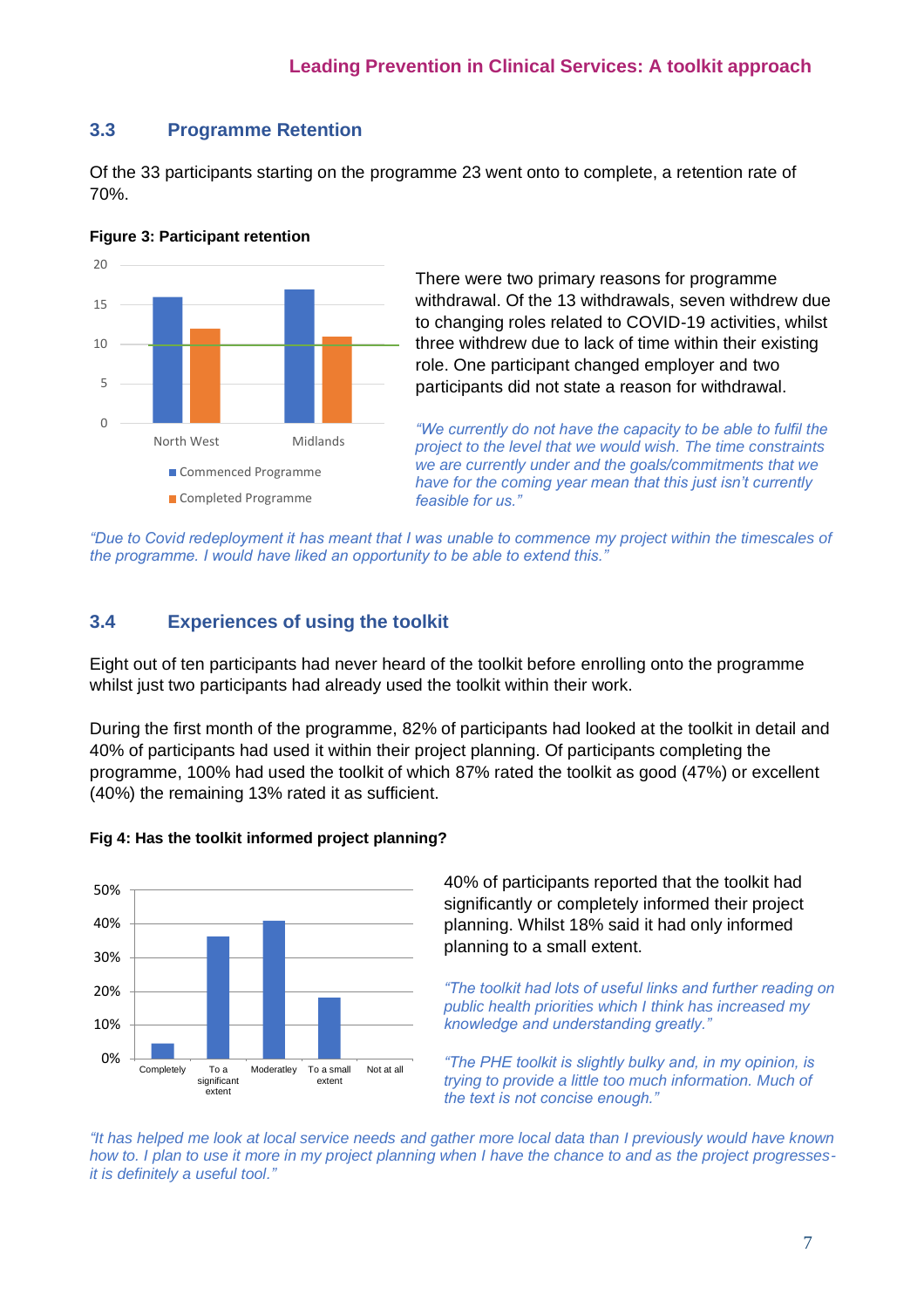*"My project was already at a relatively advanced planning stage, but it has helped to clarify thinking and has led me to new resources."*

*"Used it before I started the planning, found it a bit overwhelming, so then used the project plan, but referred back to it and the docs associated with it."*



#### **Fig 5: Most helpful aspects of the toolkit**

On the whole participants found the toolkit clear and easy to follow and the early steps assisted participants in identifying aspects of planning that may otherwise not be included within planning.

Most participants found the toolkit to be easy to understand and navigate. And welcomed the links to resources within the toolkit

*"It is easy to use, concise - good structure to follow when planning a project. Useful resources that question every part of project"*

*"Easy to use, quite accessible (not too full of jargon, clear and easy to read and follow), broken down into manageable sections"*

However, there are some aspects of the toolkit that did not meet the needs of all participants. Some found it a little 'long winded' and time consuming. "*Embedded resources were unnecessarily wordy when you click on the hyperlinks"* whilst others suggested that it was not easy to access (on the E-learning for health portal) or easy to navigate *"You keep having to click on the links. It would be useful if the 'essential' info was all in one place."*

Several participants would have preferred there to be a printable manual to make working through it less complex and more user friendly. *"I think it would be more useful as a 'manual' that can be downloaded, with pages for the different sections to refer to, had to keep going to different tabs for the info, and going back to the toolkit, back and forth."*

Participants are overwhelmingly positive about their use of the Toolkit going forward. Nine out of ten will use the toolkit in the future and 95% will recommend it to colleagues.

# **in future programmes? toolkit to colleagues?**



*for previous projects I have completed!"*

# **Fig 6: Will you use the toolkit Fig7: Would you recommend the**



*"I wish I could have had access to it "I have already recommended to others."*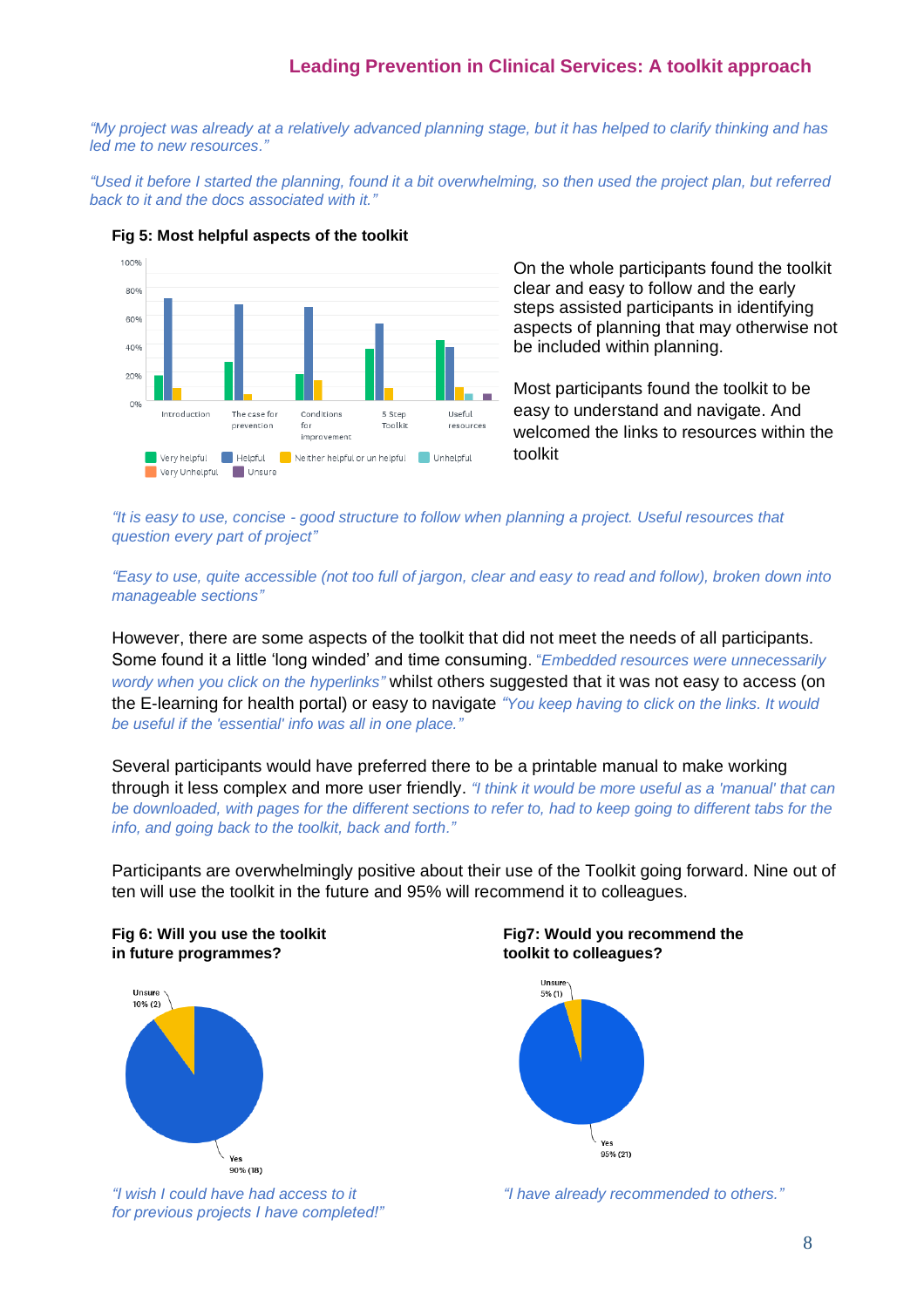## <span id="page-9-0"></span>**3.5 Experiences of the support programme**

At the outset, participants were asked what they hoped to achieve through enrolling on the programme. As anticipated, the responses varied but could be grouped under the key themes of:

- To gain a better understanding of public health
- To explore frameworks and methods for quality improvement programmes
- To gain a better understanding of how to embed public health within clinical settings
- To network with like-minded professionals
- To understand how to influence stakeholders

*"I wanted to gain a better understanding of how to embed public health into the clinical services we develop. I also hoped to gain experience of piloting a service and being confident in assessing whether the public health aims had been met."*





On completion of the programme, we asked participants how much they had achieved these aims (on a scale of one to 10). The average score across was participants was high (7).

Figure 9, below, highlights the major barriers experienced by participants. As would be anticipated the COVID 19 impact on clinical roles (i.e. being reassigned to focus on COVID) was raised by 73% of participants. The other significant barrier was that of time pressures within their existing role which restricted the time given to the programme (67%).



## **Fig 9: The major barriers that have hampered progress**

Figure 10, below, asked participants to list the most significant factors within the programme that enabled their project progression. The majority (87%) highlighted their own personal drive to deliver on the programme. Whilst 60% listed the PHE Toolkit and the resources it provided. Just under half (47%) listed the ad-hoc, one to one support provided by the programme and the internal support from within their workplace as significant enablers.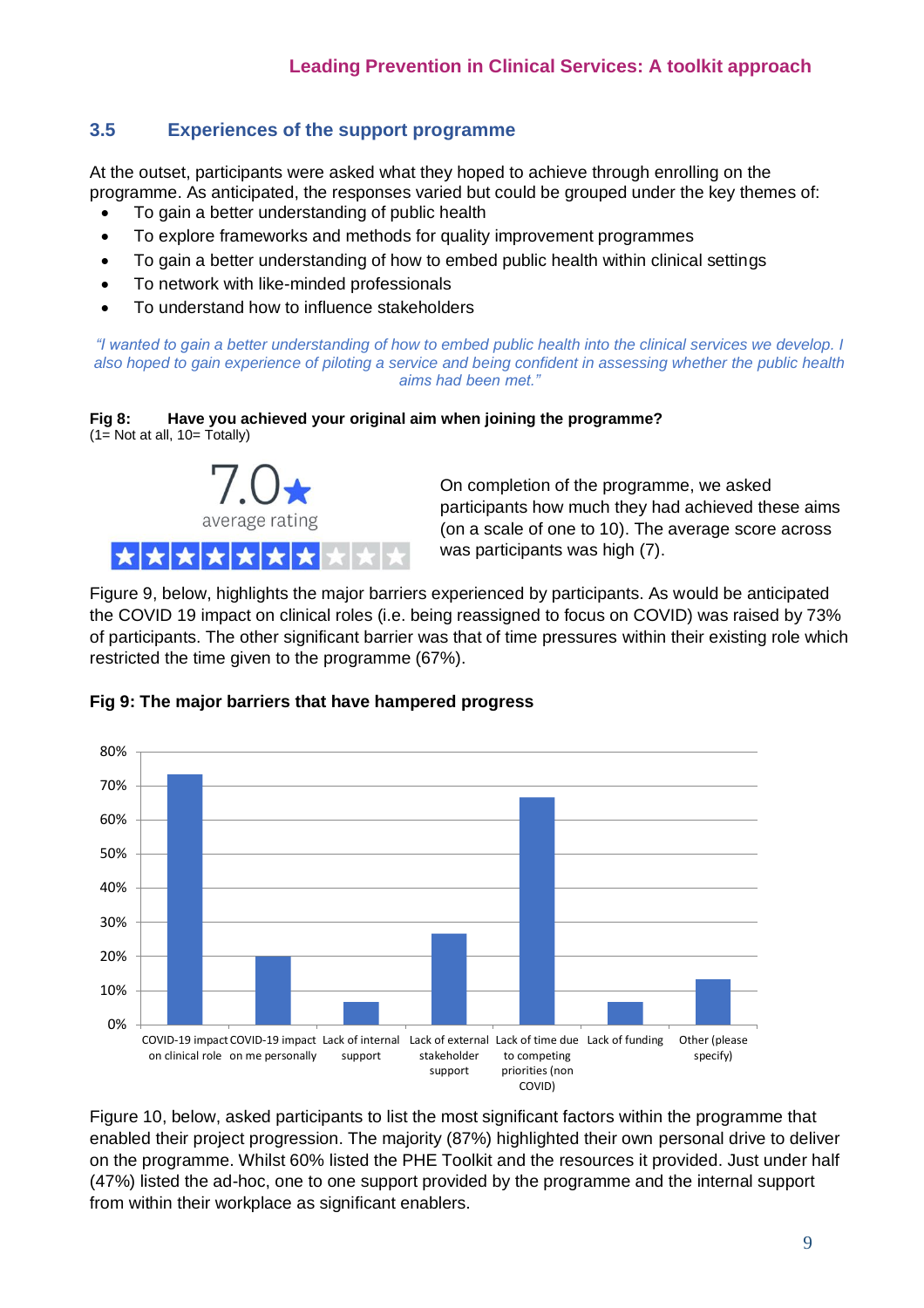





#### **Fig 11: Participants views on the various aspects of the programme**

Participants were asked to rate their views on specific aspects of the overall programme delivered by HEE. Clearly all aspects of the delivery were highly regarded. In particular, the templates produced to support participants, the Action Learning Set sessions the 1:1 support sessions and recruitment were all rated excellent by over half of the participants.

*"The ad-hoc check ins were really helpful and kept the project moving. The HEE team always got back to me really quickly when I contacted them about my project."*

Several participants suggested that they would have preferred smaller group sizes for the Action Learning Set sessions and some suggested that the formal sessions could have been extended from 2-hours to half a day, as this was the only protected time they had on the programme.

*"In the ALS I would have appreciated more time to look at the practicalities of using the toolkit and skill development- more guidance around how to do things… For instance, explaining how to pull data from the toolkit resources (it is quite overwhelming when you are unfamiliar with it)."*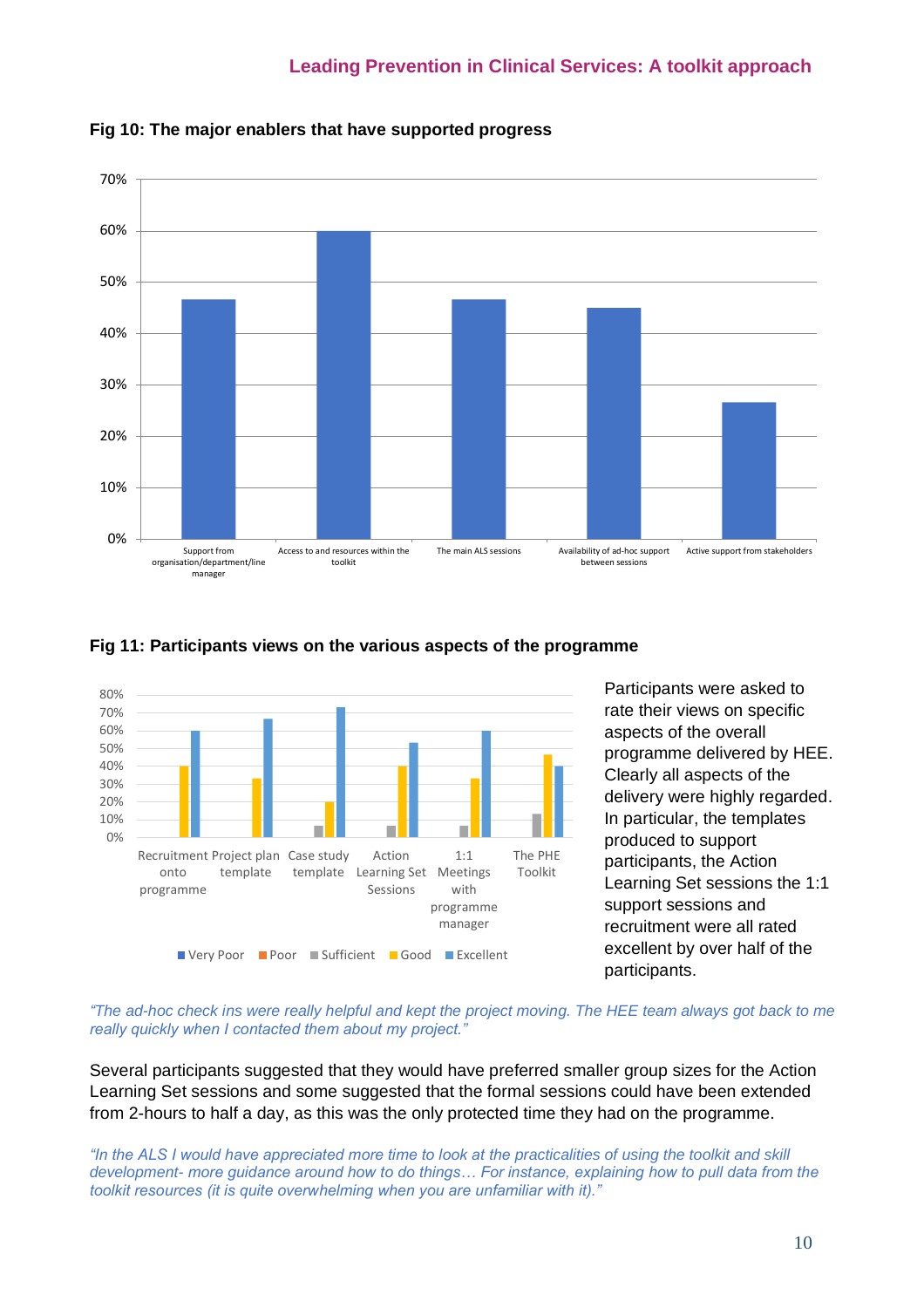## <span id="page-11-0"></span>**3.6 Programme impact**

The evaluation focused on assessing the short-term outcomes identified on the logic model, most namely around increased confidence and increased knowledge of clinicians developing and delivering public health interventions.



#### **Fig 12: Changes in knowledge resulting from the programme**

As can be seen (fig 12) 100% of participants completing the programme reported that their knowledge about the process of developing a public health intervention had increased slightly (37%) or significantly (73%) and similar increases in knowledge were reported for accessing available public health support (40% slightly and 60% significantly).

Participants were asked to clarify these statements by explaining how their knowledge had

increased. Here, participants reflected that it has made them explore their clinical role more widely and seek out opportunities to introduce public health interventions.

*"It has made me look at my field more widely and appreciate things on a more national level, looking for the root causes of issues and how they can be dealt with."* 

*"The programme highlighted the impact of small changes I can make with regards to public health. The toolkit provided some useful resources to help identify public health issues locally and nationally."*

Many participants reflected that it had significantly increased their knowledge about public health, what public health is and how it can be applied within different settings

*"I know more about public health, the aims of public health initiatives and how they can be developed within clinical settings… which has taught me a lot about my own setting"*

*"I feel more knowledgeable about how to develop public health interventions and I am more aware about different public health issues."*

*"I've consolidated my knowledge about what public health is and how this can be related to other disciplines outside of the team I work within and how different teams can link together to work towards similar public health priorities."*

Alongside the increases in knowledge came an increase in the confidence of participants in talking to patients (86%) and colleagues (100%). Still positive but of a lesser impact was participants confidence in talking to stakeholders. 21% were unsure if they felt more confident talking to stakeholders and 57% only slightly agreed that they were more confident. This is reflective of qualitative data received from participants throughout the programme in that they struggled to find and engage stakeholders. However, in the participant's comments to articulate their statements the only ones relating to confidence in speaking to stakeholders were positive.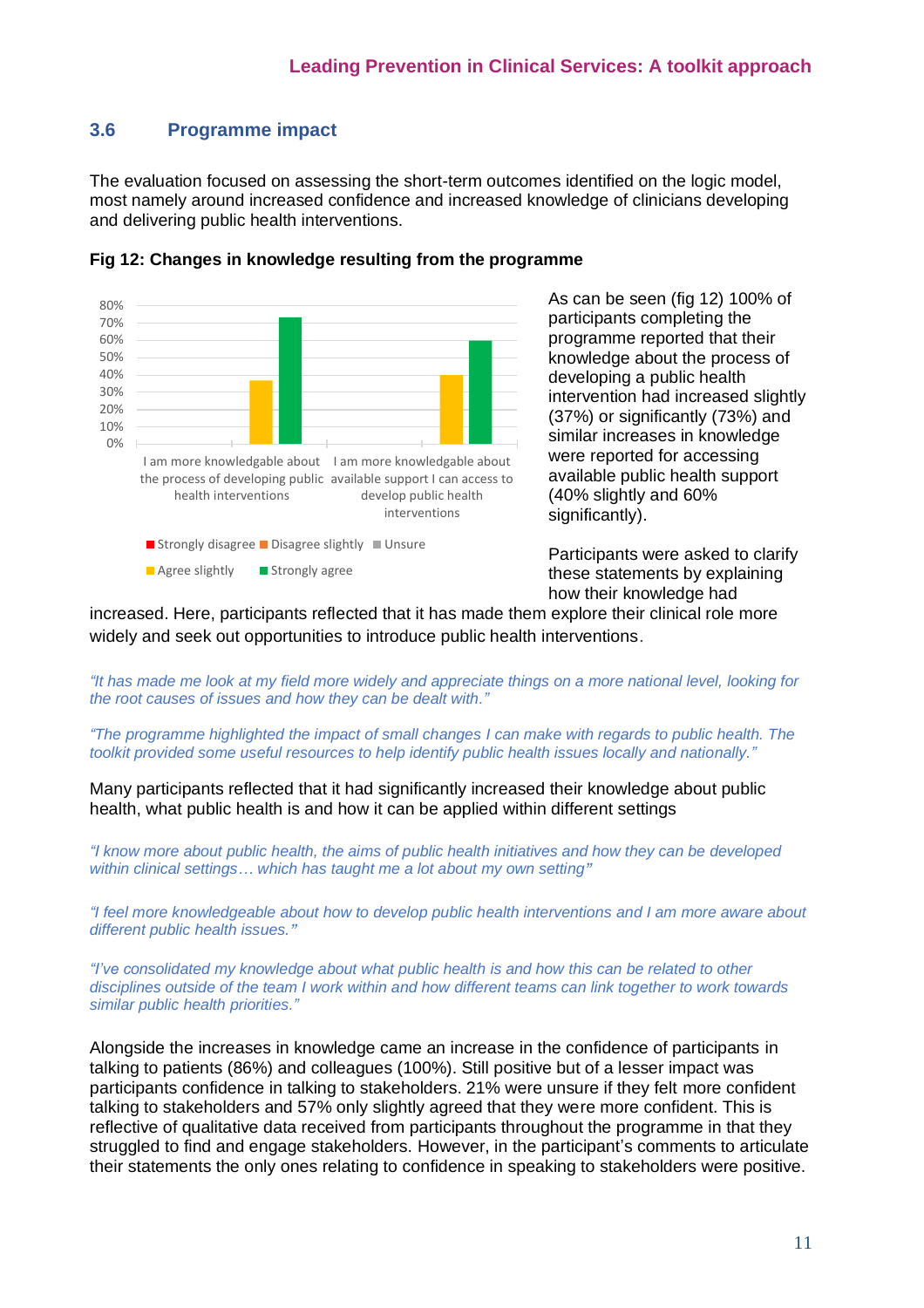*"The actual process of engaging with stakeholders about oral health again helped improve my confidence."*

*"My confidence to engage stakeholders has also increased as the toolkit helped me realise the importance of getting them onboard early."*

| 25.00% |                                                                                                                                                                                                    |                                                                                  |                                                                                                            |                                                                                              |
|--------|----------------------------------------------------------------------------------------------------------------------------------------------------------------------------------------------------|----------------------------------------------------------------------------------|------------------------------------------------------------------------------------------------------------|----------------------------------------------------------------------------------------------|
|        |                                                                                                                                                                                                    |                                                                                  |                                                                                                            |                                                                                              |
| 20.00% |                                                                                                                                                                                                    |                                                                                  |                                                                                                            |                                                                                              |
| 15.00% |                                                                                                                                                                                                    |                                                                                  |                                                                                                            |                                                                                              |
| 10.00% |                                                                                                                                                                                                    |                                                                                  |                                                                                                            |                                                                                              |
| 5.00%  |                                                                                                                                                                                                    |                                                                                  |                                                                                                            |                                                                                              |
| 0.00%  |                                                                                                                                                                                                    |                                                                                  |                                                                                                            |                                                                                              |
|        | I am now more<br>I am now more<br>confident in talking confident in talking<br>to members of the to colleagues about<br>public health issues<br>public / patients<br>about public health<br>issues | I am now more<br>confident in my<br>abilities to plan a<br>project/<br>programme | I am now more<br>confident in finding<br>and speaking to<br>stakeholders with<br>an interest in my<br>work | I am now more<br>confident in finding<br>evidence, data etc<br>related to my area<br>of work |
|        | ■ Strongly disagree                                                                                                                                                                                | Disagree slightly                                                                | <b>Unsure</b>                                                                                              |                                                                                              |

#### **Fig 13: Changes in confidence resulting from the programme**

In explaining the changes to levels of confidence, participants articulated that the process undertaken had provided them with the confidence to speak about their ideas more freely and articulate their thinking more clearly.

*"It gave me the confidence to speak about my ideas more freely and required me to be able to articulate myself more clearly."*

*"I feel more confident knowing where to begin and start, I feel like the experience has given me confidence, especially with being able to speak to others and bounce off ideas with my team"*

*"Working on this project has pushed me out of my comfort zone to discuss my project and also views on the process with others that I haven't met. I have also had to talk about my project in a large team meeting (80+ people) and engage the team in gaining their views on the project. This is something that I am still not* confident with but the experience has meant that I have proved to myself that I can do it and will have to do it *again!"*

The final short-term outcomes that the evaluation sought to measure was participants intent to continue to utilise the learning in future practice. Here, 70% of participants' completing the programme discussed their intent to take the learning onto developing their existing programme or embedding it into future work.

*"Having a structured approach to all projects will help my organisation in actually achieving outcomes massively."*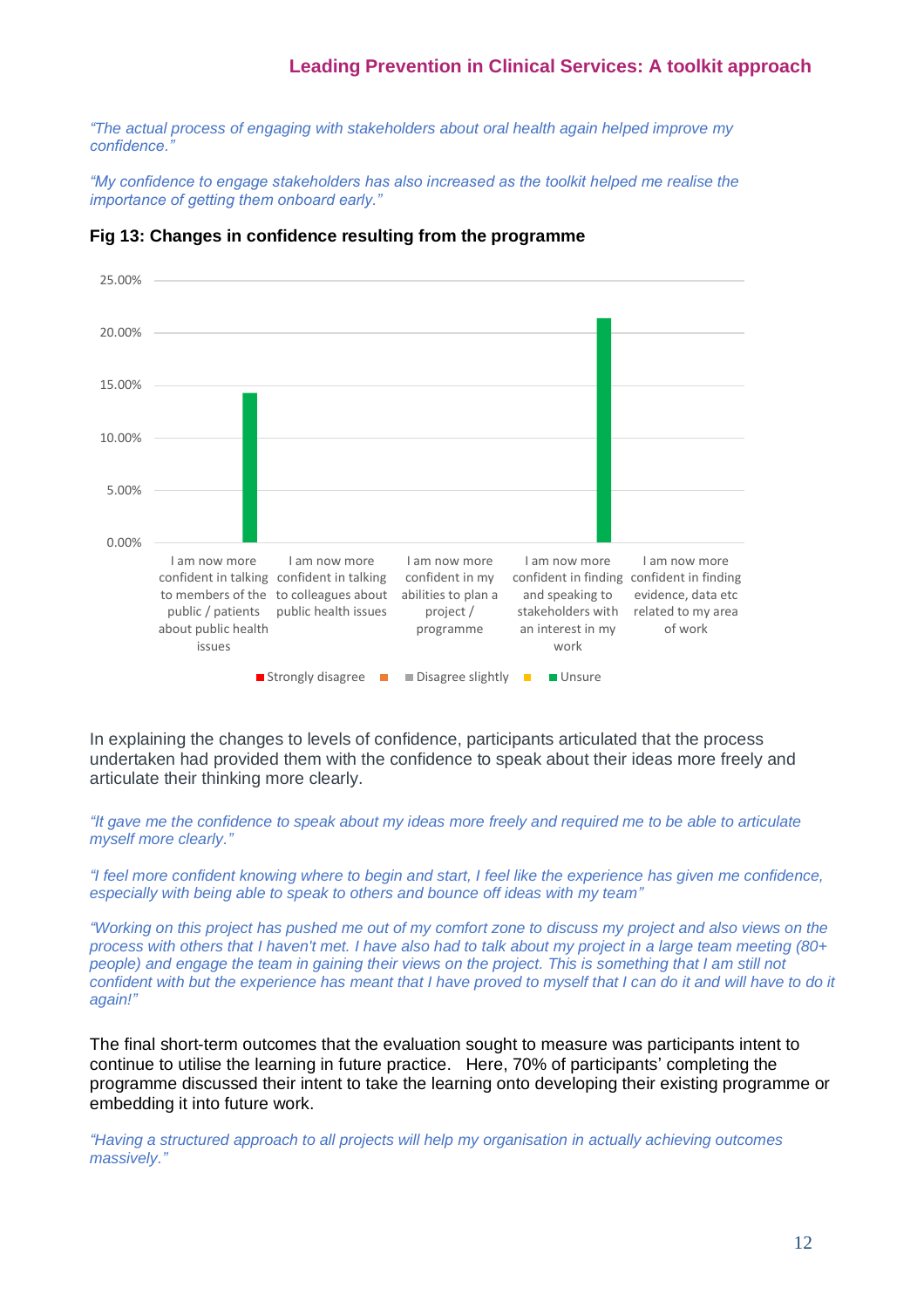*"I feel much more confident in undertaking quality improvement projects in the future. I feel confident in discussing the importance of quality improvement with my colleagues and helping them to develop any ideas they have."*

*"I think when developing services, I'll have more of an idea of how to focus on prevention to meet any public health objectives. I also feel now more confident with developing services"*

*"It has motivated me to upscale my project and also think about other public health interventions that need priority "*

*"It has given me a huge springboard to develop my work with an evidence-based toolkit to be able to dip into and keep me on track."*

*"In all aspects, it has given me the confidence to pursue ideas and implement, I am more likely to pursue more opportunities like this"*

## <span id="page-13-0"></span>**4.0 Discussion**

The quantitative findings from the evaluation are overwhelmingly positive, which, considering this programme was delivered during the COVID-19 pandemic with unprecedented pressures on clinical staff, shows the enormous potential in supporting clinicians to embed public health interventions within their clinical services. A focus group of project participants allowed the evaluators to understand in more detail the reasons behind and the impacts of participation in the programme.

Focus group participants reflected that their main motivators for joining the programme were linked to the acquisition of new public health skills, skills that they had either not acquired in their clinical training or that had been unused within their clinical role. *"Thinking about using a more structured programme was kind of what drew me into it really. Just becoming more aware of different resources out there. The Public Health focus isn't something that I've focused on before".* Clearly participants enrolling on the programme had a personal or sometimes departmental interest in utilising their service to reach beyond the immediate need of patients "*The fact that the programme was Public Health kind of linked*  really well with our team ethos. You know, wanting to support all children with their language development, not *just those children that are struggling."*

One of the conditions for joining the programme was a requirement for participant's line manager approval. Participants suggested that this was important, as it secured 'protected time' to focus on the programme. *'Having my line manager's approval meant that I got a little bit more protected time to actually collect the data and analyse it and then work on the teaching presentations and things. I think otherwise it would have been very much as an adjunct to normal clinical activity."* Participants also felt this gave them personal accountability to their department, *'for making progress within the programme.'* Participants talked about the programme being a regular discussion in their 1:1 supervision sessions.

It is clear that on registering with the programme, participants had generally underestimated the amount of time required to plan, garner support and implement a public health project within their setting. Whilst this encouraged sign-up, on reflection participants were perhaps overly ambitious in their expectations. "*I thought, oh it'll be easy to finish this project in 6 months, that was kind of part of the*  appeal. Then, you start and realise that actually you've got possibly a bit more work to do. I think I will *definitely achieve what I wanted to, but I think, maybe I was a little bit unrealistic in thinking that I could do it in the 6 months."* Alongside this, the impact of COVID-19 on clinical services has had a significant effect on the progress of individual projects. Recruitment to the programme started shortly before the second wave of infections when Covid pressures on clinical teams were low. It would have been impossible for participants to account for the impact that the second and third wave of infections would have on their clinical workloads, including, for many, the reassignment of roles to support the vaccine roll-out. *"I think the Covid component's been a big one, hasn't it, in terms of competing priorities. It's*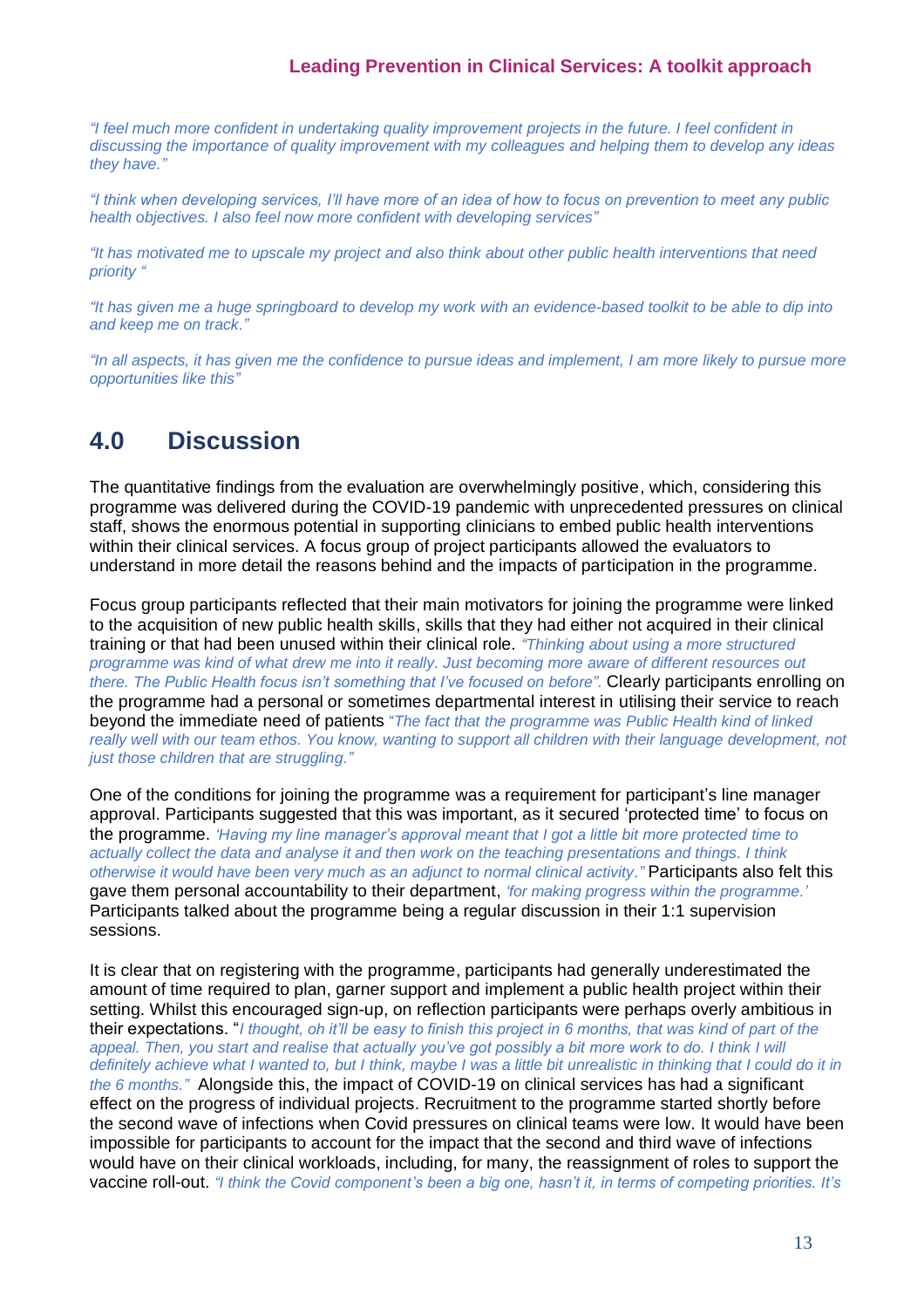*something we couldn't have necessarily foreseen."* Given this, a 70% programme retention demonstrated the enthusiasm and commitment within the clinical settings for embracing work around public health.

On commencing the programme, participants were unaware of the toolkit and indeed many other resources out there to support public health, which perhaps suggests a need to review how resources, in general, are promoted within clinical services and a need for more effective engagement of clinical teams in understanding their role within the promotion of public health. Once participants were introduced to the toolkit, they clearly welcomed it and embraced the content and spoke favourably about the structure and the direction that the toolkit provided to their thinking. *"So, the toolkit was useful. I think I had a vague idea of where I wanted to go but then actually following the toolkit, prompted me to think before jumping straight in with an idea. It changed my structure, thinking about the data, especially engaging the stakeholders early on."*

Underpinned by the toolkit, participants valued the overall structure of the approach to training and the resources produced to support participants, in particular the programme planning template, produced separately from the toolkit, which self-guided participants through their programme planning. The approach of group action learning and the supportive environment it provided was clearly valued. *"I just wanted to hear from other minds and get kind of inspired about how to direct myself and make it a bit more strategic, so it's been really useful having lots of kinds of different people from different backgrounds and different expertise to come together, I guess."* The structure provided by the Action Learning Set sessions was seen as critical by participants in keeping the progress on-track. Participants talk about the sessions providing accountability for progressing with their thinking. *"The group meetings have been*  really helpful in terms of structuring the project and also giving an idea of which direction... Well not which *direction … but how to keep proceeding with the project."* Without these structured sessions 70% of participants said that they would not have progressed the programme, highlighting the need for this structured approach. *"I think I might have ended up doing the project at some point but maybe it wouldn't have had the same structure and probably it would have taken longer to do it."*

This Action Learning Set were enhanced by ad-hoc 1:1 support between individual participants and the programme lead. The vast majority of participants (87%) made use of this opportunity and had one or more conference calls to discuss various aspects of their project. It was reported that these sessions had helped to alleviate issues, clarify thinking, and give direction and focus. *"One of the most useful things was how supportive you (programme lead) were in saying that you would be happy to talk to us directly. That gave me a lot of guidance. I felt everyone was really approachable and I could ask for support and you had places to direct me to and I thought that was really useful."* It is also reported that the regular communication kept participants on track and prompted progress throughout the six months. *"Your emails saying, if you want someone to act as a soundboard, to run your ideas through someone really kept me focused. Because when you're doing a project independently and there's not much support around it's really easy to let time slip. I could kind of say that this is really important and kind of argue my case a bit better."*

Through development of the case studies (apendix 2) we asked participants to clarify the impact that being involved in the programme had had. It is clear that most of the impacts have been at a personal or organisational level and that the workloads surrounding COVID-19 have meant that programmes have not, on the whole progressed through to measuring impact on the medium behaviour change outcomes for patients. Participants consistently highlighted the following impacts:

- Using the PHE toolkit enabled participants to follow a structured approach to quality improvement that may otherwise not have been part of the planning and implementation
- The programme and the supporting resources clearly increased confidence of participants to progress introducing public health components into their clinical roles

*"My passion and drive for quality improvement has increased and I feel myself to be much more confident in my own ability to undertake such a task in the future having used this toolkit."*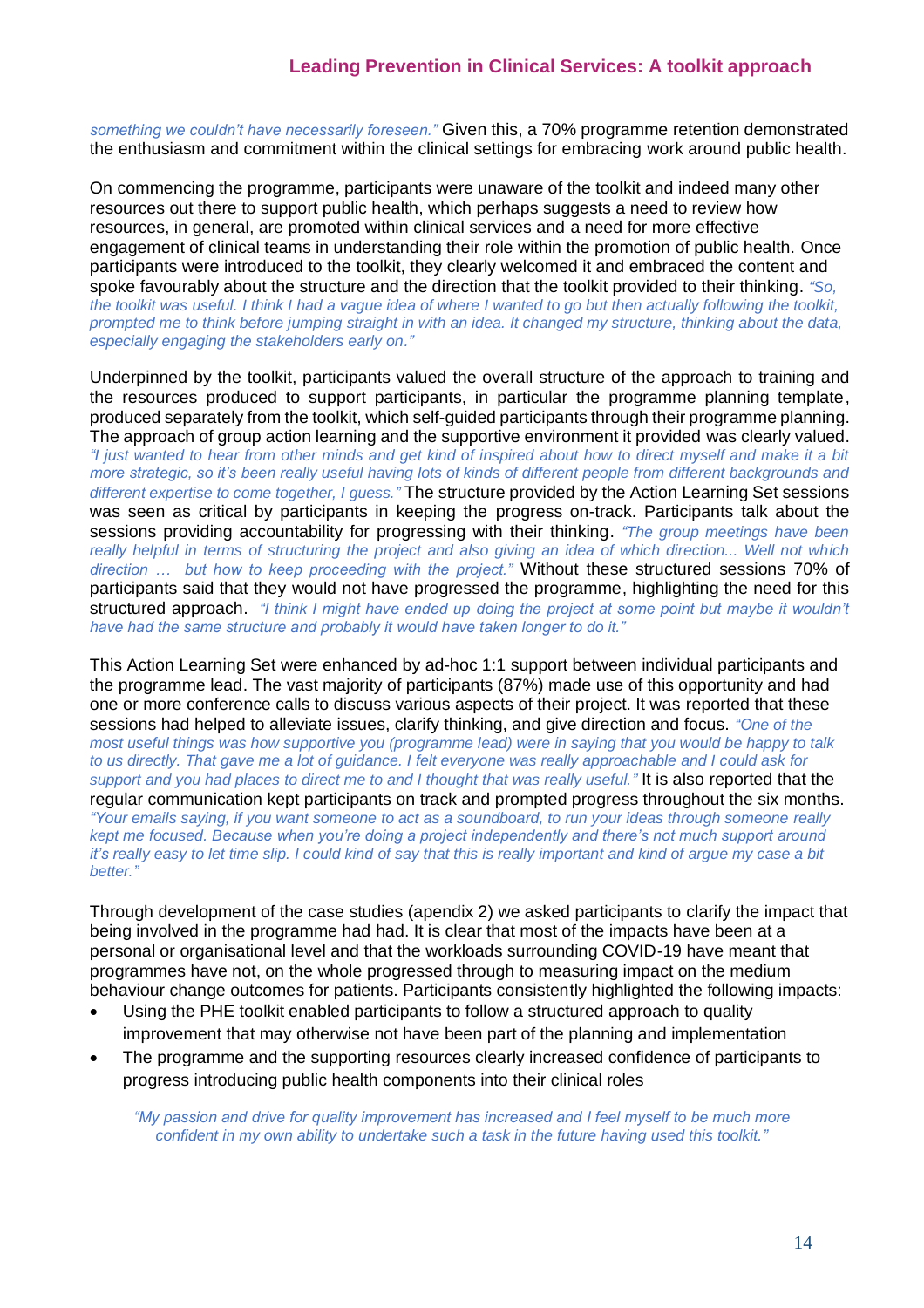• It has raised participants' knowledge of the need to engage stakeholders and develop programmes collaboratively. Although several participants reported difficulties in engaging stakeholders in their work.

*"This project has given me the confidence to approach stakeholders, something I would have never done at the start."*

*"It made me appreciate that there needs to be active involvement from other people and not just myself. In order for it to be successful, you have to get other people involved"*

*"It's improved my networking and organisational skills. I have been able to identify the appropriate stakeholders and used their experience to adapt my plan as I go along."*

• The networking provided by the group approach has further enhanced individual confidence and the value of learning from other professions has been important

*"It's allowed me to learn from the wealth of experience from different healthcare professions, using the lessons learned from their previous successes and failures ."*

• Increased public health knowledge of clinicians

*"I have developed an increased understanding of public health and feel that I am in a position to share this with colleagues"*

<span id="page-15-0"></span>*"It has enabled me to update my knowledge of current PHE facts and figures for my area and learn more about the key priorities for the Notts ICS, the Notts health and wellbeing strategy and NHS England. It has updated my knowledge of public health and reinforced the importance of embedding it into clinical practice."*

## **5.0 Conclusions and Recommendations**

*"I'm just amazed at everybody's commitment in what are tremendously difficult times. It's fantastic and it's heartening to know that the toolkit has been useful and has enabled people to know where to go for data or how to structure their work more effectively."*

There was significant interest from clinicians in engaging with the programme. Participants understood the opportunities to deliver public health interventions within their clinical settings and were enthusiastic to take up the opportunity offered by Health Education England and Public Health England. The Action Learning Set approach, coupled with ad-hoc 1:1 support was effective in sustained engagement of participants and the PHE Toolkit was an extremely valued resource amongst the clinical teams.

COVID-19 pandemic, and the pressures it placed on participants clearly affected how far individual projects progressed within the time frame, however very high retention rates and the detailed case studies developed by participants demonstrated a determination to drive their projects and feedback suggests that implementation will continue beyond the life of these action learning sets.

Participants gave extremely positive feedback on the programme delivery. In many cases they say this has led to enhanced development of public health interventions within clinical settings.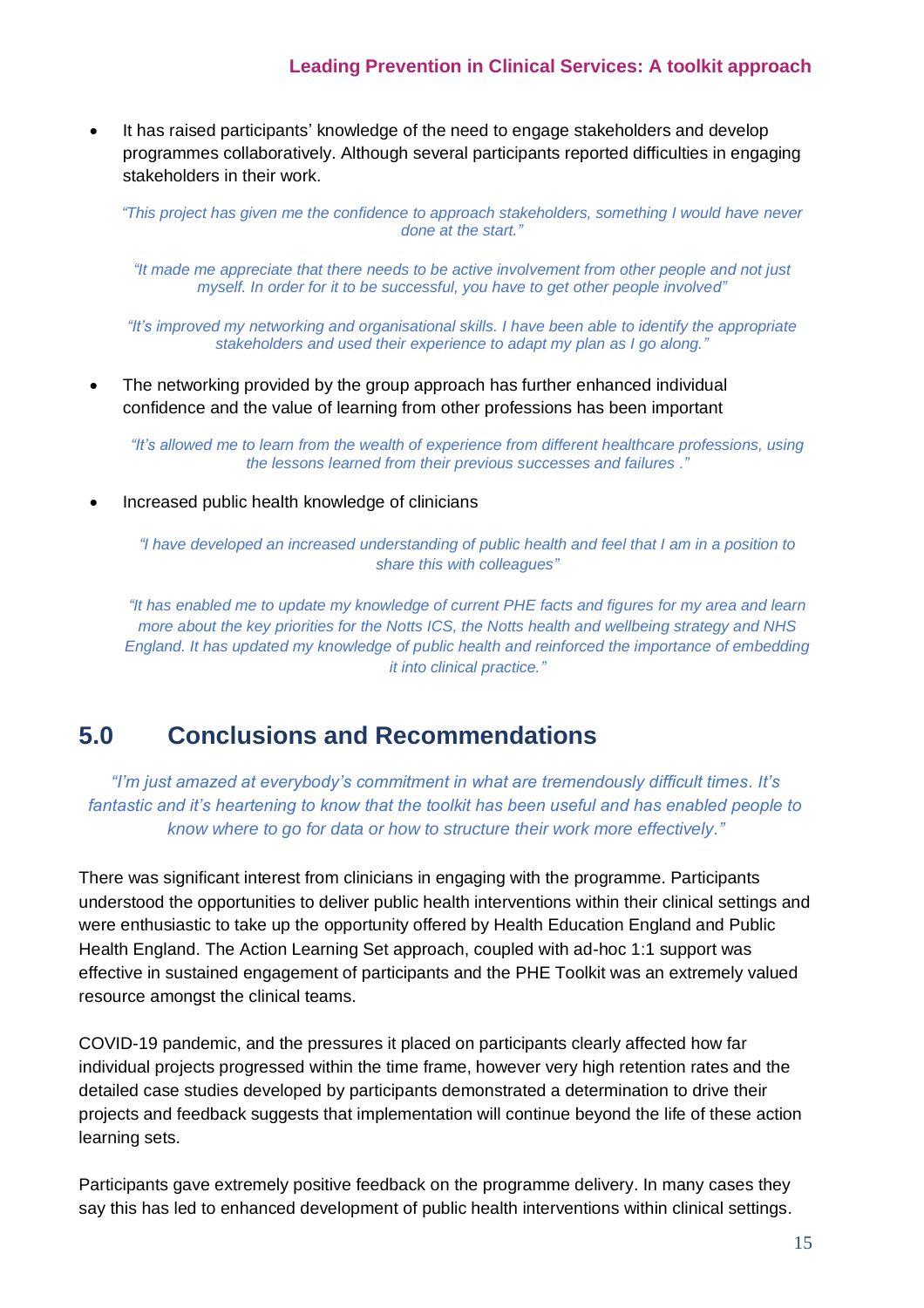For those who have not yet implemented their project it is clear that the training and resources have clarified their intent to continue with development and implementation.

Finally, the evaluation has identified the potential to develop this pilot further. To fully measure the impact and outcomes identified in the programme logic model, will require a longer-term approach to training and evaluation. There is potential to use the logic model for the programme as the starting point for setting a longer-term evaluation framework. The evaluators make the following recommendations.

- 1. The Action Learning Set approach to training is effective and if resources allow, should be continued, perhaps starting with the reserve list from the programme
- 2. Numbers of participants within each Action Learning Set need to be kept low, to allow for more interaction and discussion between participants
- 3. Delivery of individual ALS sessions should consider being revised to allow for topic specific sessions focusing on individual areas (eg data gathering or stakeholder engagement)
- 4. There is a clear need for the PHE Toolkit, but it would be useful to consider making the toolkit available as a printable resource and putting all the essential information in one place
- 5. PHE and HEE need to consider the most effective systems to make clinical teams aware of the toolkit.